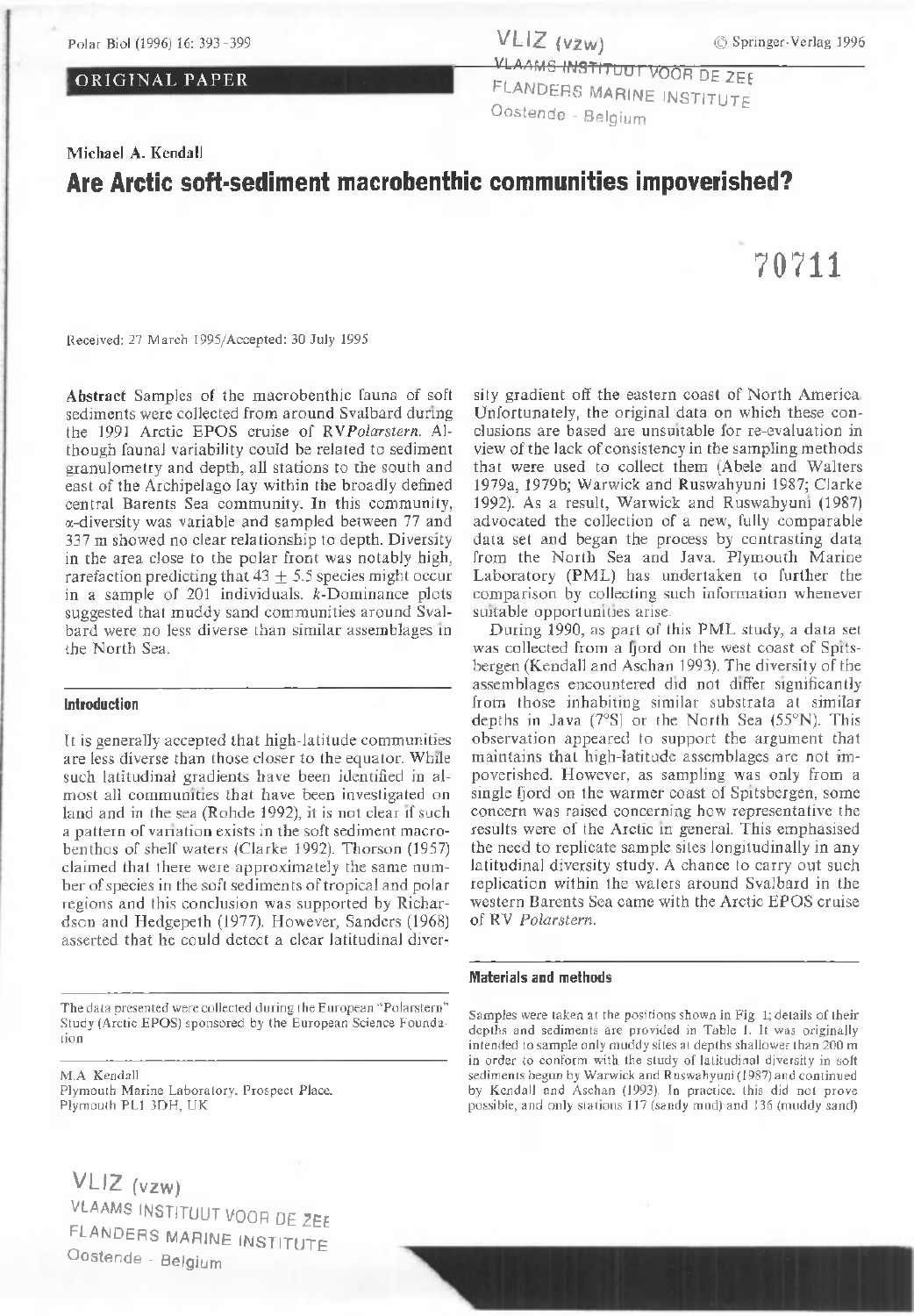

Fig. 1 Map of sites sampled during the Arctic EPOS cruise and referred to in this study. The Sassenfjord site of Kendall and Aschan (1993) is also ind icated

Table 1 The number of replicates from each station analysed, their depths and their principal sedimentological characteristics (H. Grobe, personal communication)

| <b>Station</b> | <b>#Replicates</b> | Depth | % Sand | TOC % |
|----------------|--------------------|-------|--------|-------|
| 55             | 4                  | 122   | 68.5   | 1.75  |
| 82             |                    | 337   | 75     | 1.75  |
| 104            |                    | 236   | 71.2   | 0.63  |
| 117            |                    | 197   | 23.3   | 0.89  |
| 126            |                    | 339   | 11.3   | 1.3   |
| 132            |                    | 77    | 742    | 0.48  |
| 136            | 5                  | 143   | 60.1   | 0.81  |

were suitable to extend the comparison. For the purposes of this paper the fauna of two samples from each of two adjacent shallow muddy sand stations (50 and 55) in Storfjord have been combined and referred to as station 55. The depth given in Table I is the mean for these two sites. Elsewhere, shallow sediments ( $<$  200 m) were either stony or of coarse sand. Where samples were obtained from such sites or from deeper muddy stations their faunas are considered in this paper.

Benthic sediment samples of  $0.1 \text{ m}^2$  were sub-sampled from a  $0.25$  m<sup>2</sup> box-corer. Material retained on a  $0.5$ -mm round mesh screen was fixed in borax-buffered 8% formalin before being returned to the laboratory for transfer to  $70\%$  alcohol, the extraction of the macrofauna and its identification to putative species. An unavoidably long delay in the shipment of the samples extended the period of fixation to 7 months. In that time, the shells of many of the smallest bivalves and gastropods dissolved and hence they could not be identified. Full species lists will not be presented in this paper but are available on application to the author.

Biomass estimates for each species present were made on some samples from the Barents Sea transect on the basis of blotted wet weights. Molluscs and echinoderms were decalcified in 5% formic acid before weighing. Data on standing crop biomass are considered further by Piepenburg et al. (1995).

Analyses of the data were performed using the PRIMER package (Clarke 1993). All data were double square-root -transformed before setting up a similarity matrix based on the Bray Curtis similarity measure. Ordination was performed using non-metric multidimensional scaling (MDS) while classification used group average sorting. Diversity is only considered at the scale of single samples ( $\alpha$ -diversity) as no adequate protocols exist for sampling either regional  $(y<sub>-</sub>)$ 

diversity or between-habitat  $(\beta -)$  diversity. A range of x-diversity measures was calculated; k-dominance curves (Lambshead et al. 1983) permit comparison with the results of Warwick and Ruswahyuni (1987) and Kendall and Aschan (1993) while the Shannon diversity index H' (using loge) has been widely used. Differences between  $k$ -dominance curves were tested for significance using the DOMSIG procedure of Clarke (1990). Species richness was compared using Hurlbert (1971) modification of Sanders (1968) rarefaction method. This method calculates the expected number of species (S<sub>n</sub>) in a sample of *n* individuals selected at random (and without replacement) from a larger collection.

#### Results

The number of replicate samples and the more important sediment parameters (H. Grobe, personal communication) from each station at which the fauna has been determined are given in Table 1.

#### Species assem blages

In the MDS plot (Fig. 2), samples from a single station always cluster together more closely than samples from different stations. The single sample from station 104 clusters closely to station 136 while the replicates from stations 126 and 117 appear similar. When the MDS was replotted and station numbers replaced by symbols whose size is proportional to either the depth of the site or the percentage of sand in the sediment found there (Fig. 2), it becomes apparent that the distribution of the fauna is related to both variables, which are probably not independent of each other. The uppermost stations on the plot (132 and 55) are comparatively shallow while the muddiest stations are located to its lower right-hand side. Although the samples were taken over 8° of latitude, its influence could not be detected. Classification (Fig. 3) suggests that there are three major groupings within the fauna, representing the sandy stations (104, 132, 136), the muddy stations (55, 117, 126) and station 82 which, although sandy, had a clearly separate fauna.

At the muddy sites a layer of fine mud overlies a stiff clay to a depth of between 20 and 80 mm. Most animals were concentrated in this upper layer, only *Maldane sarsi* and *Asychis biceps* penetrating significantly into the clay. Typical species were the polychaetes *Lumbrineris m agnidenta, Leitoscoloplos cf. m am m osus* and *Chaetozone setosa* and the bivalve *Yoldiella frigida*. Damage during processing prevented many cirratulids from being identified to species. *Chaetozone* was the clear dominant among those which could be determined, but others were also present, particularly species of *Tharyx* and, at station 55, *Cauleriella*. *Spiochaetopterus typicus* was typical of all the muddy sediments and its characteristic and persistent tubes made up a significant proportion of the sediment fabric. However, these tubes act as a barrier to formalin and,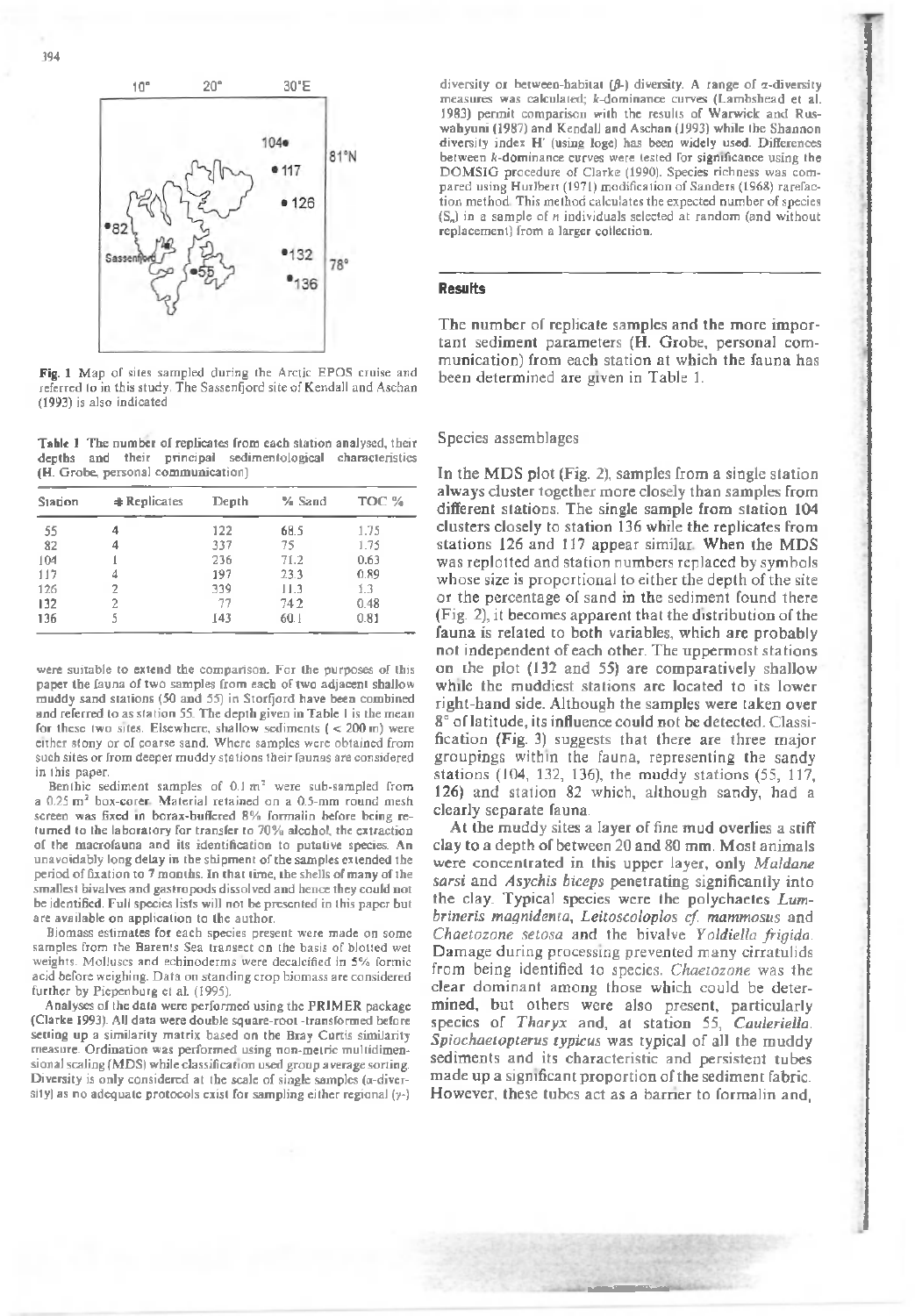

Fig. 2a MDS plot on which each replicate sample is plotted separately, *numbers* refer to station number; **b** replot of a in which *circles* proportional to the percentage of sand in the sediment replace station numbers; c replot of a in which vertical lines proportional to the station depth replace station numbers. Arrows indicate the position of the samples from the shallowest site



Fig. 3 Dendrogram showing similarity between samples within and between stations

as a result of individuals decomposing, it was not always possible to separate empty tubes from those that had contained living animals. Consequently *Spiochaetopterus typicus* was probably under-represented in counts and estimates of biomass.

*Maldane* and *Asychis* dominated the biomass of most muddy stations. In some instances other species made larger contributions, but they were represented by small numbers of large-bodied individuals and hence it would be difficult to extrapolate their biomass to a larger area. In this category *Ctenodiscus crispatus*, *Tridonta montagui* and *Nephtys ciliata* were typical.

Of the sandier sites, the single sample that was processed from station 104 had a fauna similar to that from station 136, 100 m shallower and more than 4° further to the south. Station 132, the shallowest sampled  $(77 \text{ m})$ , was clearly different to the other sandy Stations. Stations 104 and 136 had faunas dominated by polychaetes and which overlapped in species composition with the more muddy sites. However, there were significant differences in patterns of abundance. In particular, the cumacean *Leucon acutirostris* was much more common at sandier sites, as were the small sabellid polychaete *Chone sp.* and the spionid *Spiophanes kroyeri.* However, *Leitoscoloplos cf. mammosus*, *Lumbrineris magnidenta* and the cirratulid species were far less frequent. In the coarser sediment of station 132 there was a further reduction in the abundance of deposit-feeding polychaetes (including *Spiophanes*), bivalves, however, were abundant. Numerically, Dacrydium vitreum dominated at this site but there were also substantial numbers of *Yoldiella* and *Nucula pernula*. Biomass was dominated by larger, but less numerous, bivalve species: Hiatella arctica, Tridonta montagui, Musculus *niger* and *M* ya truncata.

#### Community structure

At any single station both the number of species and the number of individuals per sample were unusually variable (Table 2), reflecting local patchiness in the composition of the sediment and/or the distance drifted by the ship between sampling points. Both the number of species and the number of individuals were lowest at the deepest station  $(82)$  and highest at the shallowest  $(132)$ , but there was no trend at the intermediate stations.

Three measures of diversity have been considered. Hurlbert rarefactions were performed on the raw data and on the basis of these, estimates of the number of species that would be expected in a sample of 201 individuals  $(ES(201))$  have been calculated and hence any effect of sample size discounted. To consider species alone, however, ignores the distribution of individuals between them and hence  $k$ -dominance curves and the Shannon diversity statistic H' have also been calculated. Figure 4 presents  $k$ -dominance curves based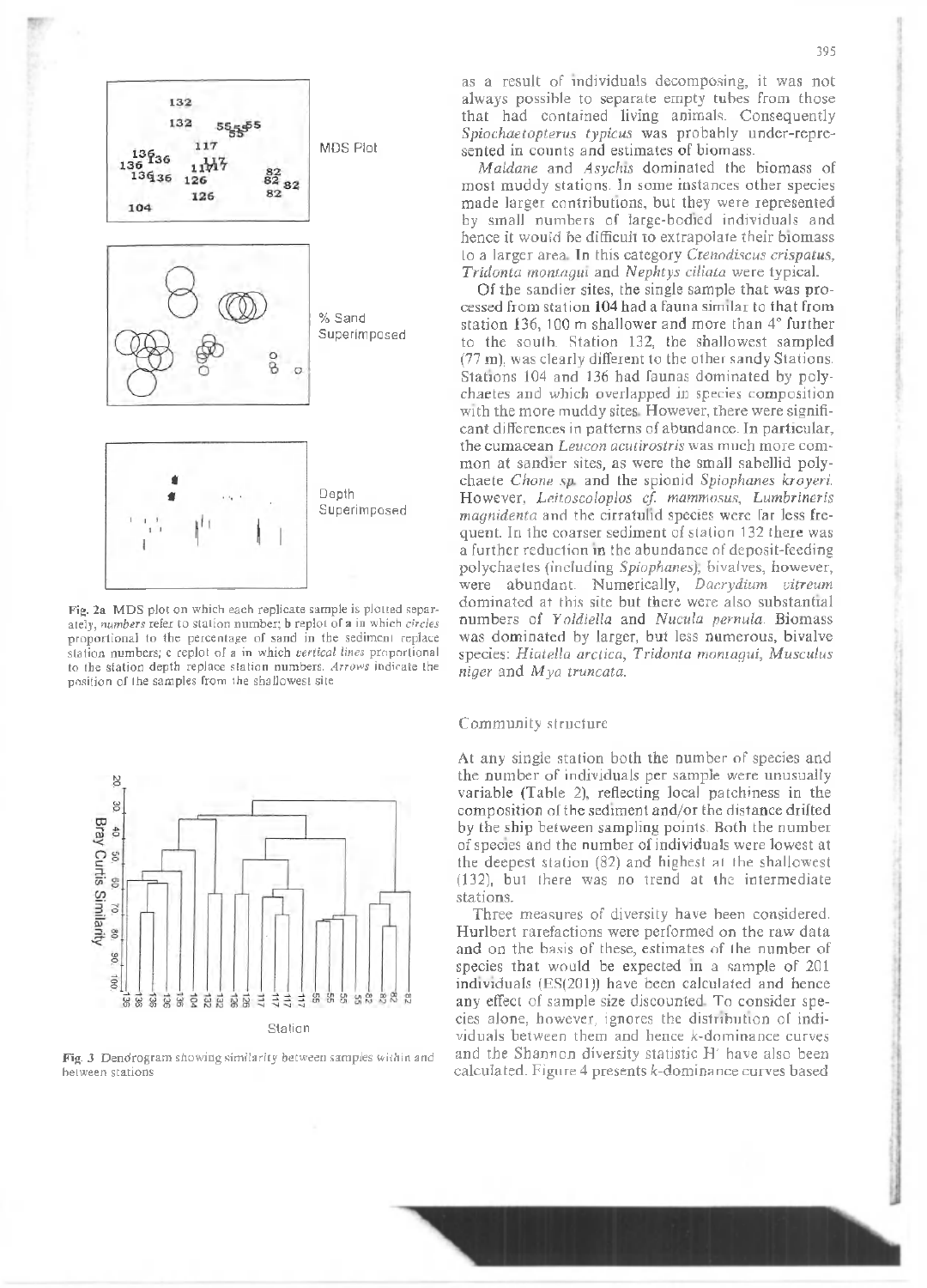Table 2. The maximum and minimum values of community measures based on 0.1 m<sup>2</sup> samples from each station

| Station no.                               |                                           | 82                        | 104               | 117                                   | 126                               | 132                                     | 136                                     |
|-------------------------------------------|-------------------------------------------|---------------------------|-------------------|---------------------------------------|-----------------------------------|-----------------------------------------|-----------------------------------------|
| No. individuals<br>No. species<br>ES(201) | $343 - 405$<br>$42 - 48$<br>$34.3 - 40.8$ | 78-194<br>$16 - 26$<br>NA | 289<br>50<br>42.7 | 293-835<br>$52 - 55$<br>$35.2 - 45.2$ | 719-888<br>53-63<br>$34.4 - 42.1$ | 1910-2490<br>$52 - 70$<br>$22.6 - 25.3$ | $191 - 295$<br>$40 - 54$<br>33.6 - 47.5 |
| Shannon<br>diversity H'                   | $2.87 - 3.16$                             | $2.17 - 2.65$             | 3.11              | $2.99 - 3.27$                         | $2.85 - 3.14$                     | $1.71 - 1.75$                           | $2.86 - 3.39$                           |

k-Dominance Shallow Benthos



Fig. 4  $k$ -Dominance plots, based on averaged data, for all shallow benthic stations sampled during Arctic epos



Fig. 5 The diversity of mud or mnddy sand sites shallower than 200 m in the Arctic. North Sea and Java. Shaded areas represent the maximum and minimum diversity in each area. Javanese data are represented by a *single curve* (central line)

on mean data from each sampling station. In such representations the lower a curve is, the higher the diversity of the sample it represents. In Fig. 4, only station 132 stands out as being of different diversity to the other sites. Formal testing of the difference between the curves, using the DOMSIG procedure, is only possible using sites with four or more replicates; it cannot be performed on data from this station. DOMSIG, however, does suggest that station 55 was more diverse (at  $5\%$  level of significance) than station 82 but less so than 136; station 136 was also more diverse than either stations 82 or 117. Using the Shannon index H', stations 82 and 132 appeared less diverse than the others but station 136 did not stand out above the other stations. Similar conclusions were reached using rarefaction, although there were not sufficient animals present for a value of  $ES(201)$  to be calculated at station  $82$ . In the evaluation of these results, it should be remembered that because of the dissolution in formalin of some small molluscs and the difficulty of identifying damaged cirratulid polychaetes, the estim ates of diversity presented here may be lower than is actually the case.

#### Latitudinal comparisons

In making latitudinal comparisons, only those mud and muddy sand stations shallower than 200 m have been considered. Mean values for predictions of ES(201) (Table 2) at stations 55, 117 and 136 were higher than those for physically similar sites to the west of Spitsbergen, in the central North Sea and Java. The latter 2 data sets are those analysed by Warwick and Ruswahyuni (1987) but as there is no replication for the North Sea set, data from 30 muddy sand stations sampled in the same area in 1989 (Kendall, unpublished data) are also considered. Stations  $117$  and  $136$  were more diverse than sites in west Spitsbergen or Java but did not differ from the 1989 North Sea sites.

Figure 5 presents  $k$ -dominance curves for the sites from the central North Sea (1989 data) and Java and compares them with an undisturbed muddy sand site at 123-m depth from the west of Spitsbergen sampled in 1990 (Kendall and Aschan 1993) and stations 55, 117 and 136 sampled during the Arctic epos cruise. For convenience, only the most and least diverse site in each area have been plotted and the area between them

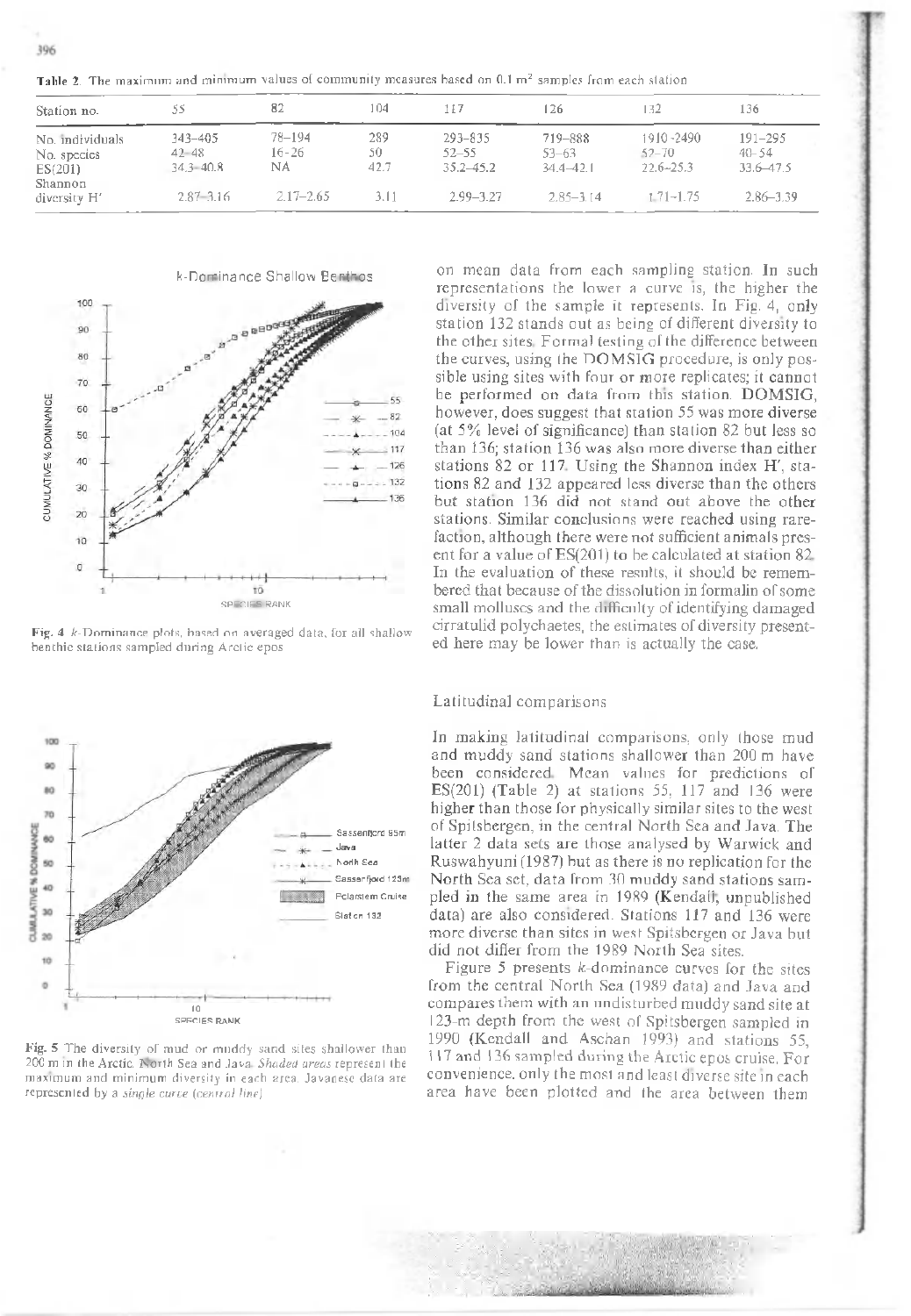Table 3 A comparison of the expected number of species for a sample of 201 individuals from stations sampled around Svalbard (this study: Kendall and Aschan 1993) and at lower latitudes (Warwick and Ruswahyuni 1987; Kendall, unpublished data)

|         | Java         | North Sea<br>(Warwick) | North Sea<br>(Kendall) | W.Spitsbergen<br>123 m | Station no.<br>55 | Station no. | Station no.<br>136 |
|---------|--------------|------------------------|------------------------|------------------------|-------------------|-------------|--------------------|
| ES(201) | $33.2 + 1.9$ | 34 6                   | $43.6 + 2.6$           | $329 + 14$             | $368 + 2.9$       | $40.5 + 45$ | $43 + 5.5$         |

shaded. The range of Svalbard data has been overlaid by the range from the North Sea and, as Fig. 5 shows, the two almost completely overlap. Data from Java lie within the same range. When the curves for individual stations were examined using DOMSIG there were few significant differences; station 136 was more diverse than any other location studied except station 117 and the 123-m Sassenfjord site (sampled in 1990); station 55 was more diverse than the Java site.

#### **Discussion**

Strömberg (1989) pointed out that although the macrofauna of the Harents Sea was described by Zenkevitch  $(1963)$ , he presented very little data from northern Svalbard waters. While this is true, there is a description of a "middle Barents Sea community", which occurs on silt, sandy silt and silty sand at depths of  $100-350$  m. Among the dominant species that were said to characterise this assem blage w ere *Tridonta montagui, Spiochaetopterus typicus, M yriochele oculata* and *Ophiocantha bidentata*, all of which were clearly evident in the samples taken during the Arctic EPOS cruise. Although some of the species that were characteristic of the various faunal groups detected during Arctic EPOS were not recorded by Zenkevitch (1963), these tended to be of small body size and hence might have been overlooked if samples had been processed using a mesh of more than  $0.5$  mm. Zenkevitch considered that this assem blage could be subdivided into ten variants on the basis of the relative abundance of the component species. This observation accords well with the separation of muddy sand and sandy mud assemblages in the classification and ordination plots presented above. SIMPER analysis (Clarke 1993) suggested that these species groupings have a fundamentally similar fauna but that patterns of dominance differed as a response to sediment. The fauna of station 132 might be considered as an extreme form of Zenkevitch's central Barents Sea community. The fact that such extremes can be accommodated with a well-defined community type points out the difficulties to be encountered in determining regional patterns of diversity. For this reason, in the discussion that follows no attempt will be made to examine data collected during Arctic epos in the context of  $\gamma$ -diversity; only variability in  $\alpha$ -diversity will he considered.

Sufficient evidence exists in the literature to indicate the existence of broad-scale patterns of species richness in Arctic shelf waters, although there is substantial geographical variability in the quantity and quality of information available. The seas to the north of Russia have been the object of a considerable research effort over many years (Zenkevitch 1963); extensive species lists exist and, although the quantitative basis of their collection is not always explicit, distinct patterns in diversity have been identified. However, in a review of the continental shelf benthos of the North American Arctic, Carey (1991) stated that the quantity and taxonomic composition of the benthos in this area had not been adequately described. Summarising the literature on the Arctic macrobenthos up to the early 1970s, Curtis (1975) acknowledged that diversity was variable and stated that the largest number of species is found in areas of mixing between cold polar and warmer non-polar water. In such areas, there is usually some enhancement of primary production. This linkage is a recurring theme of the Arctic benthic literature and, more recently, Carey (1991) and Grebmeier (1993) have also documented such a relationship. While the enhancement of species richness may simply be the result of animals from different biogeographic areas mixing, such observations also accord well with the predictions of Huston (1979) that species numbers should be highest under conditions of high population growth rates (such as are normally associated with high productivity) and a low incidence of disturbance. Diversity tends to be lowest in shallower coastal areas, influenced by the outflow of large rivers during the summer months (Curtis 1975; Wacasey et al. 1977). Such areas of lowered salinity might have only half the number of species found in sub-Arctic seas. Kendall and Aschan (1993) found that localised disturbance influenced the diversity of an Arctic benthic faunal community. In this case, sedimentation from a glacial stream during the summer disturbed the assemblage occupying shallow sites, reducing diversity and leading to domination by large numbers of individuals of a small body size. In other shallow areas the grounding of ice will result in scouring (Dayton et al. 1970) and hence influence local patterns of diversity. However, the sites sampled during Arctic EPOS were sufficiently deep and far enough offshore to be thought to be unaffected by such physical disturbances.

The western Barents Sea was one of the areas that Curtis (1975) picked out as having a particularly high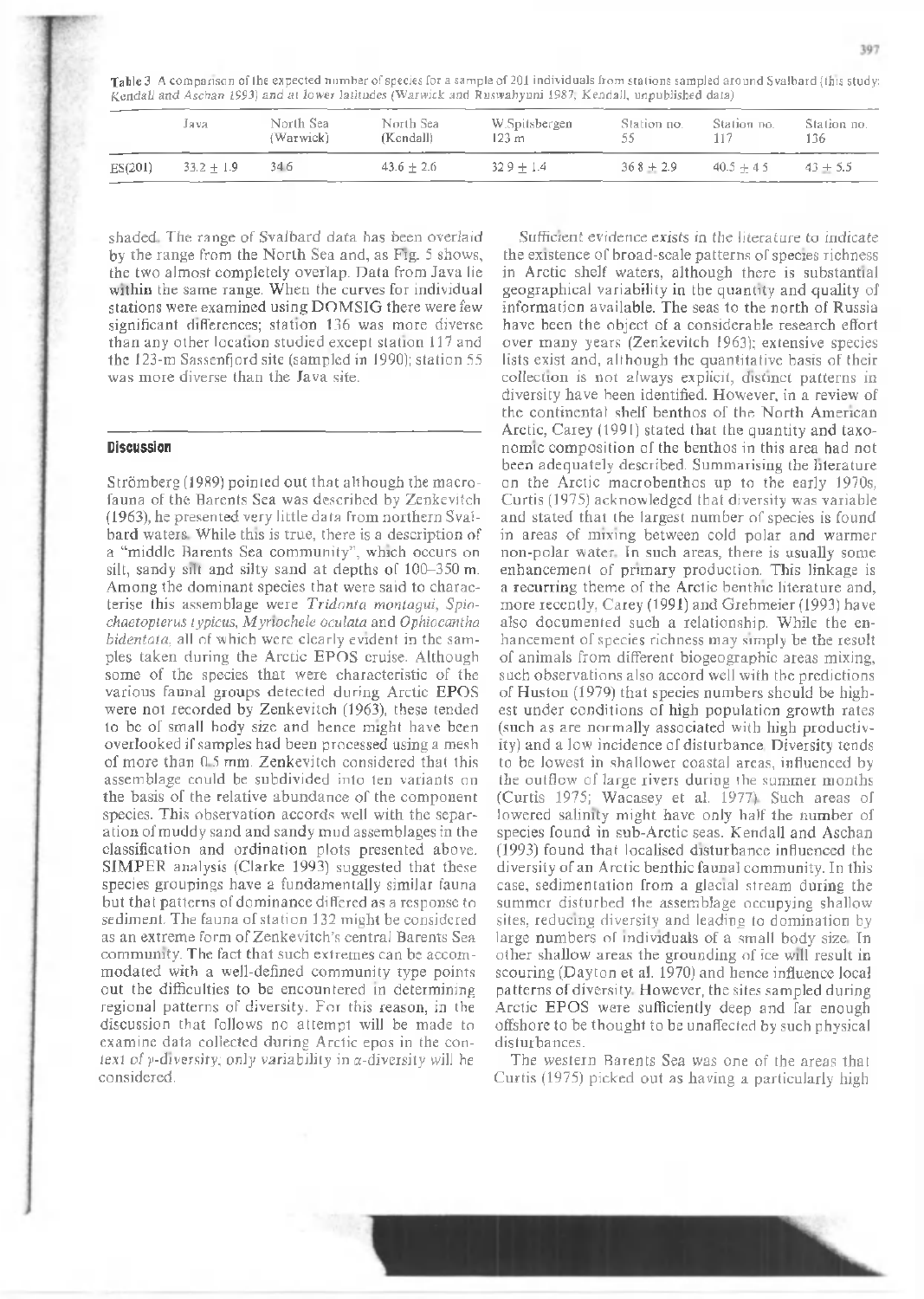Sassenfjord, productivity is less than in adjacent open sea areas, as a result of high loads of suspended inorganic material from the adjacent glaciers that interfere with primary productivity (Weslawski 1993). Hence, a direct measurement of productivity itself might be a more efficient predictor of local benthic diversity than simple indications of mixing. This is not available for the Storfiord (station 50/55) where samples were collected from a pool of cold bottom water little influenced by the Atlantic. There was no evidence of high loads of suspended solids, although the area is fjordic; its fauna was similar to that of Sassenfjord (Kendall and Aschan 1993) but macrobenthic diversity was higher and did not differ significantly from that of the Barents Sea sites. The level of diversity at this site and station 117. another site where the influence of Atlantic water was less strong, can only be recorded rather than explained.

At physically similar sites sampled around Svalbard, rarefaction suggested that the number of species that minh the expected in a sample of 201 individuals might variations must fluctuate about a level lower than that found further towards the equator. The evidence presented here suggests that there is little difference between the diversity of sites around Spitsbergen and physically similar sites sampled in the same way off the coast of northeast England  $(55°N)$  and Java  $(7°S)$ . However, this apparent similarity is only of limited value when making broad latitudinal comparisons. To consolidate the impression that the variability of diversity within the Arctic overlaps considerably with that at lower latitudes, more information is required from other Arctic areas. Unfortunately, there are few studies with which a valid comparison can be made. An exception is data from shallow muddy sand and sandy mud sites in the Davis Strait (Stewart et al. 1985). When analysed using the same techniques as were employed in the examination of the Spitsbergen samples, rarefaction indicated about 35 species for 201 individuals. This

separate consideration.

Clarke (1992) pointed out that previous studies, which treated the Arctic and Antarctic together as being essentially similar areas with cold seas and an impoverished fauna, failed to appreciate the biogeographic implications of the greater age and longer isolation of the latter. In view of the differences in the geological history of the polar regions it is unrealistic to expect gradients of diversity to be symmetrical in the two hemispheres. It is clear that some (but not all) phyla in the Southern Ocean appear particularly species rich with high degrees of endemism suggesting speciation to have occurred after isolation. As an example, many species of the polychaete fauna are unique to the Southern Ocean (Knox 1977). In the Arctic however (Bilyard and Carey 1980; Kendall 1994), polychaete endemism is low as the fauna may still be recovering from recent glaciation. Despite this difference in the biogeographic origins of the fauna at hoth poles it temping that instactmente Arctic the shelf the shall of the fauna of shallow sediments, a more complex situation obtains in the deep sea. Rex et al. (1993) demonstrated a decline in the species richness of gastropods, isopods and bivalves towards high latitudes in the northern hemisphere. There was less evidence for a similar pattern to the south although strong inter-regional patterns were reported. Brey et al. (1994) were unable to find a latitudinal cline in the diversity of benthos samples taken from the deep sea in the southern hemisphere by the use of an Agassiz trawl. They found that the diversity of species in the Weddell Sea was in the upper range of values for similar tropical locations.

The variation between such studies serves to demonstrate the need to examine all the components of the benthic fauna separately if an understanding of latitudinal variability in its species richness is to be reached. While some taxa clearly show a latitudinal gradient in species richness (e.g. Sanders 1968; Rex et al. 1993),